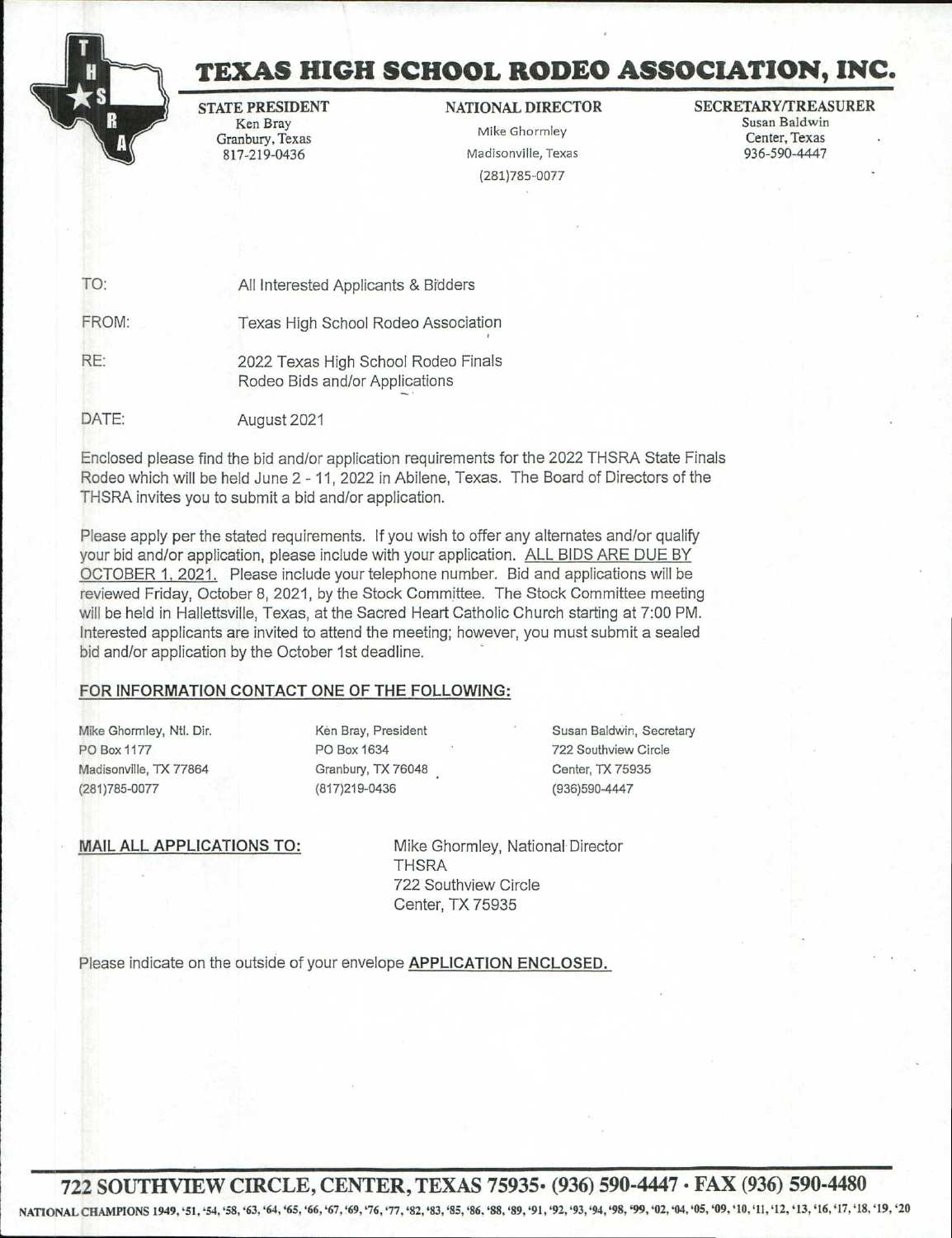# **2022 THSRA STATE FINALS Application & Bid Specifications**

**DATE:** June 2nd - 11th, 2022

**PLACE:** Abilene, Texas

**RODEO PERFORMANCES:** 5 morning and 5 evening performances beginning Monday morning, June 6th and ending Saturday, June 11th, 2022. The final go round will be held on Saturday morning, June 11th. The 1st & 2nd go rounds will be run Monday through Friday with 2 performances a day in the Taylor Telecom Arena.

**QUEENS CONTEST:** The Queens Contest will be held prior to the State Finals.

#### \*\*\*\*\*\*\*\*\*\*\*\*\*\*\*\*\*\*\*\*\*\*\*\*\*\*\*\*\*\*\*\*\*\*\*\*\*\*\*\*\*\*\*\*\*\*\*\*\*\*\*\*\*\*\*\*\*\*\*\*\*\*\*\*\*\*\*\*\*\*\*\*\*\*\*

#### **A. PHOTOGRAPHER - BID**

- 1. Must work all rodeo performance, finals, and awards presentations.
- 2. THSRA logo to be used on all photos.
- 3. Complimentary photos of all event winners and team furnished to THSRA.
- 4. Complimentary photos of arena set up all arenas.
- 5. Submit schedule of price structure and rebates to THSRA.
- 6. Work with publicity committee where possible.
- 7. Submit references with **bid.**

## **B. VIDEO - BID**

- 1. Must work all rodeo performances and finals.
- 2. Submit schedule of price structure and rebates to THSRA.
- 3. Submit references with **bid.**

#### **C. BULLFIGHTERS - 3 REQUIRED**

- 1. Applications will be reviewed by Stock Committee.
- 2. Must work all rodeo performances and finals where rough stock is used.
- 3. Position salary will be \$1,000 plus room or RV hookup.
- 4. Submit enclosed application.

#### **D. RODEO JUDGES - 3 REQUIRED**

- 1. 2010 22 NHSRA rule book will govern.
- 2. Position salary will be \$2,000 plus room or RV hookup.
- 3. Submit enclosed application.

#### **E. ANNOUNCER - 1 REQUIRED**

1. Must work Sunday contestant meeting, all rodeo performances, finals and awards presentations.

2. Position salary will be \$3,000 plus room or RV hookup.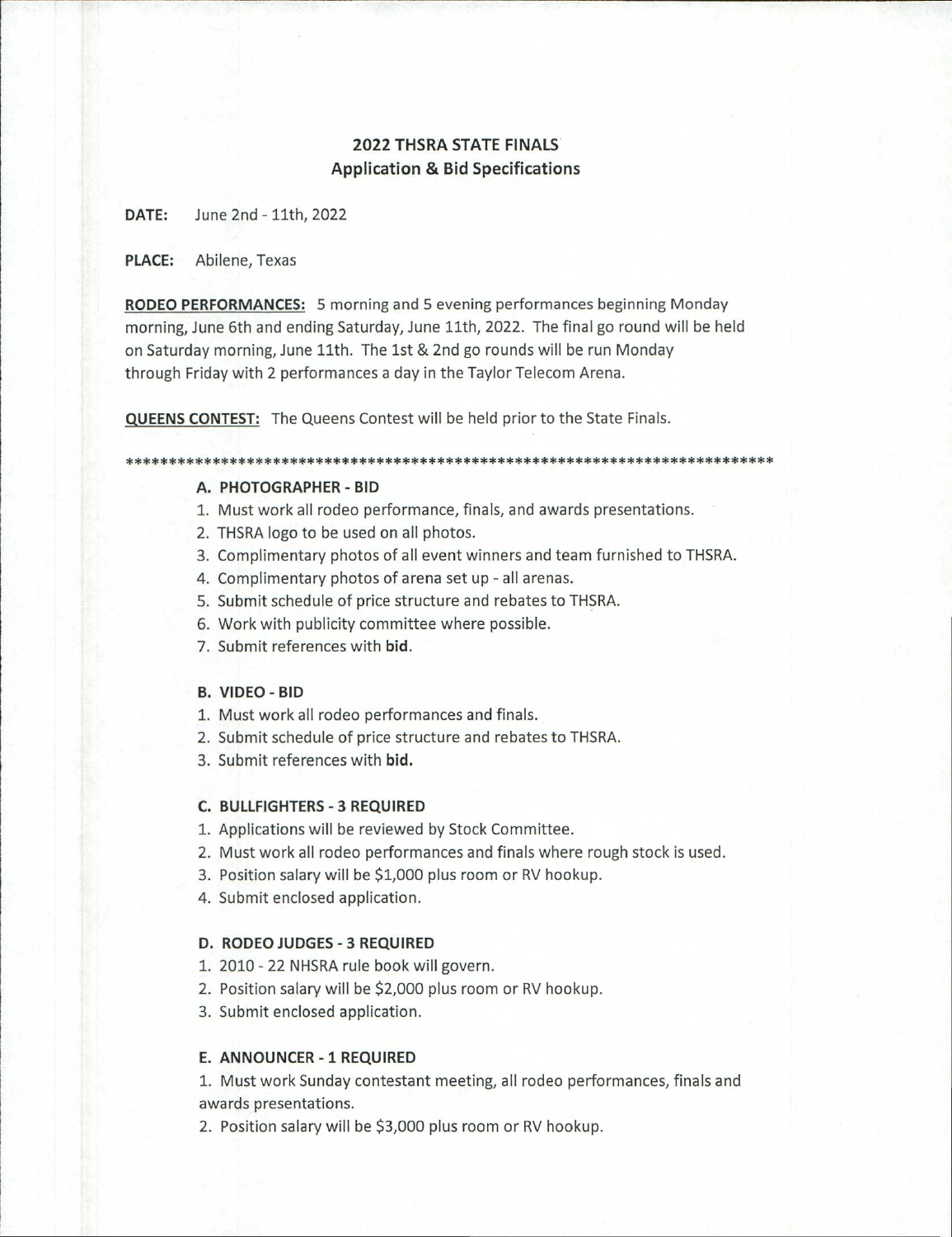#### 3. Submit enclosed application.

#### **F. RODEO SECRETARY - 1 REQUIRED**

- 1. Must work all rodeo performances and finals.
- 2. Position salary will be \$1,200.00 plus room or RV hookup.
- 3. Submit enclosed application.

## **G. RODEO TIMER - 2 REQUIRED**

- 1. Must work all rodeo performances and finals.
- 2. Position salary will be \$1,000.00 plus room or RV hookup.
- 3. Submit enclosed application.

## **H. POINTS ANALYST - 2 REQUIRED**

- 1. Must maintain points for all rodeo performances and finals.
- 2. Must be knowledgeable of ARTS program.
- 3. Position salary will be \$900.00 plus room or RV hookup.
- 4. Submit enclosed application.

## **I. CUTTING SECRETARY - 1 REQUIRED**

- 1. Must work all cutting performances and finals.
- 2. Position salary will be \$750.00 plus room or RV hookup.
- 3. Submit enclosed application.

## **J. CUTTING ASSISTANT - 1 REQUIRED**

- 1. Must assist cutting secretary during the cutting competition.
- 2. Position salary will be \$500.00 plus room or RV hookup.
- 3. Submit enclosed application.

## **K. REINED COW HORSE SECRETARY - 1 REQUIRED**

- 1. Must work all RCH performances and finals.
- 2. Position salary will be \$500.00 plus room or RV hookup.
- 3. Submit enclosed application.

#### **L. INFORMATION BOOTH SECRETARY - 1 REQUIRED**

1. Must work booth at Contestant Check In and all performances and finals.

2. Will be responsible for selling programs, raffle tickets, laminating back numbers and daily deposits from sales.

3. Will be responsible for posting position draws, stock draw and results for all events.

4. Position salary will be \$800.00 plus room or RV hookup.

5. Submit enclosed application.